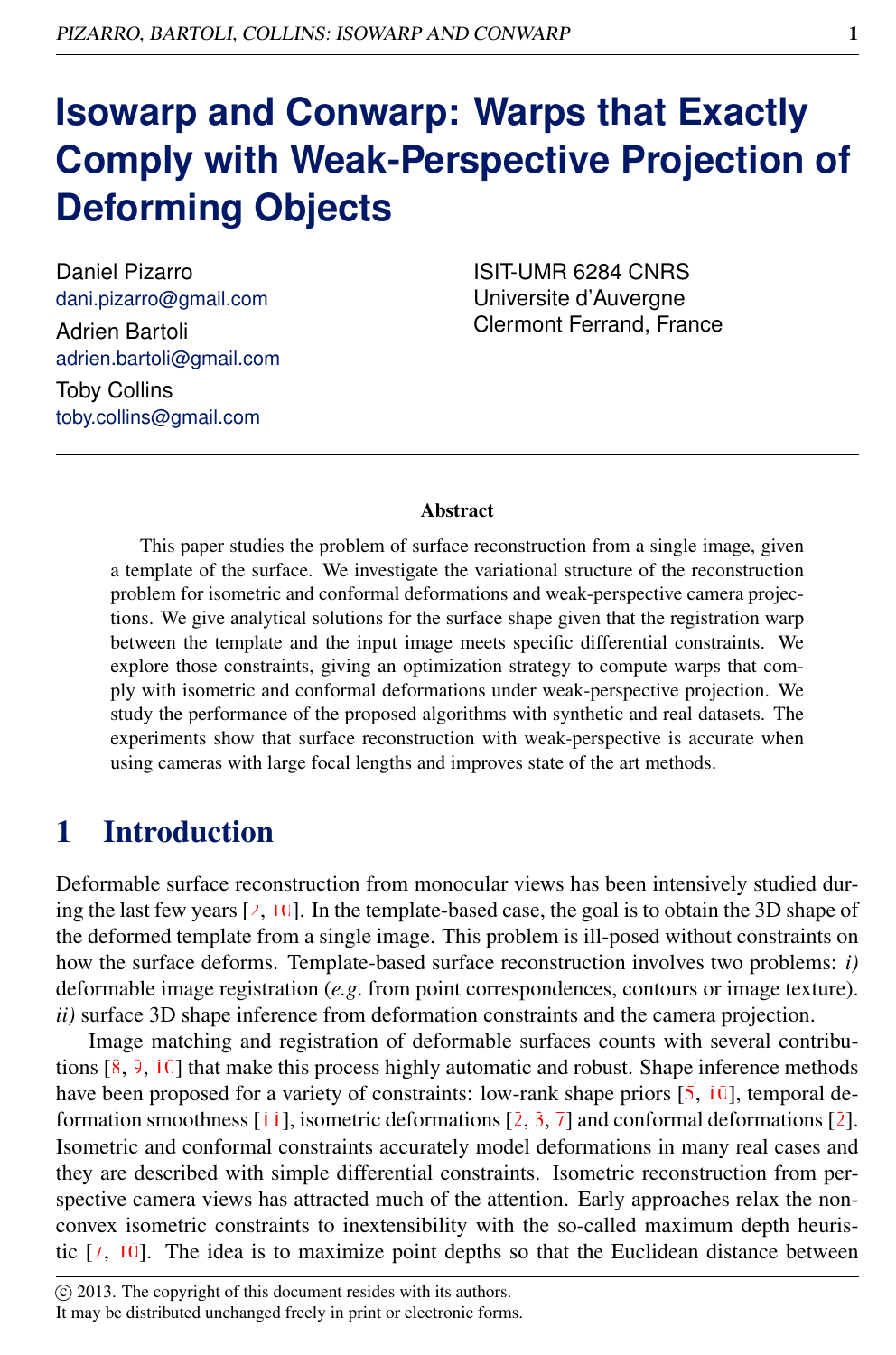every pair of points is upper bounded by its geodesic distance, computed in the template. This problem is convex and, although a relaxation of the original problem, gives accurate reconstructions. Very recently [2] provides analytical solutions for isometric and conformal deformations by posing it as a system of Partial Differential Equations (PDEs).

We study surface reconstruction with isometric and conformal deformations and weakperspective projection. There are few works studying the reconstruction problem for weakperspective  $[4, 13]$  and orthographic projections  $[6]$ . In affine projection conditions the maximum depth heuristic  $\overline{[7, 10]}$  and current analytical solutions  $\overline{[2]}$  do not apply. In real scenarios, cameras with large focal lengths and shallow scene depth produce images close to affine projection conditions. This paper gives analytical solutions and shows that the registration between the template and the input image is not independent of the reconstruction. We define registration warps that comply with the weak-perspective projection of isometric and conformal surfaces, ensuring analytical solutions to compute surface's shape. We show that this method is more accurate than state-of-art methods based on perspective models, when the camera conditions are close to affine. In  $\S2$  we present the definitions and the mathematical modelling of the reconstruction problem in form of PDE. In [§3](#page-2-0) and [§4](#page-4-0) we present the analytical solutions for isometric and conformal deformations. In [§5](#page-4-1) we give insight about the reconstruction algorithm based on the solutions. We present the experimental results in [§6.](#page-6-0)

### <span id="page-1-0"></span>2 Mathematical Modeling

Figure [\(1\)](#page-2-1) shows the different functional relationships between the template and the deformed surface. The template is represented as a surface  $\mathcal{T} \subset \mathbb{R}^3$  embedded in 3D. We assume that  $T$  has disk topology, admitting a 2D parameterization with conformal flattening [12]. The flat template is denoted as  $P \subset \mathbb{R}^2$ . We denote the flattening as the invertible mapping function  $\Delta \subset \mathbb{C}_1$ .

The input image  $\mathcal I$  shows the projection of the deformed template  $\mathcal S \subset \mathbb R^3$ . The camera model  $\Pi$  is a weak-perspective projection. A point  $\mathbf{Q} \in \mathcal{S}$  is projected on the point  $\mathbf{p} \in \mathcal{I}$ according to the following linear equation:

<span id="page-1-1"></span>
$$
\mathbf{q} = \Pi(\mathbf{Q}) = s \left( \mathbf{I}_{2 \times 2} \mathbf{0} \right) \mathbf{Q} = s \left( \mathcal{Q}_x \mathcal{Q}_y \right)^\top, \tag{1}
$$

where  $s = \frac{1}{d_z}$  and  $d_z$  is the average scene depth. Considering  $s = 1$  implies an orthographic camera model. We assume that the camera is calibrated and the image coordinates q are normalized (*i.e.*  $q = A^{-1}\hat{q}$ , with *A* the intrinsic camera matrix and  $\hat{q}$  expressed in pixels). We define  $\eta \in \mathbb{C}_1$  as the warp mapping a point  $\mathbf{p} \in \mathcal{P}$  in the flattened template to a corresponding point  $\mathbf{q} = \eta(\mathbf{p}) \in \mathcal{I}$  in the image. Function  $\psi \in \mathbb{C}_1$  models deformations between the template  $\mathcal T$  and the deformed surface S. Conformal and isometric deformations are described with conditions on the first derivatives of  $\psi$ , namely  $J_{\psi}$ :

$$
J_{\psi}^{\top} J_{\psi} = \mu \mathbf{I}_{3 \times 3}, \quad \text{where} \quad \mu = \begin{cases} 1 & \text{Isometric} \\ \mu \in \mathbb{C}_1 & \text{unknown} \quad \text{Conformal.} \end{cases} \tag{2}
$$

We define  $\varphi = (\psi \circ \Delta) \in \mathbb{C}_1$  which maps points  $\mathbf{p} \in \mathcal{P}$  in the 2D template to points  $Q =$  $\varphi(\mathbf{p}) \in S$  in the deformed surface. Using the properties of the conformal flattening and the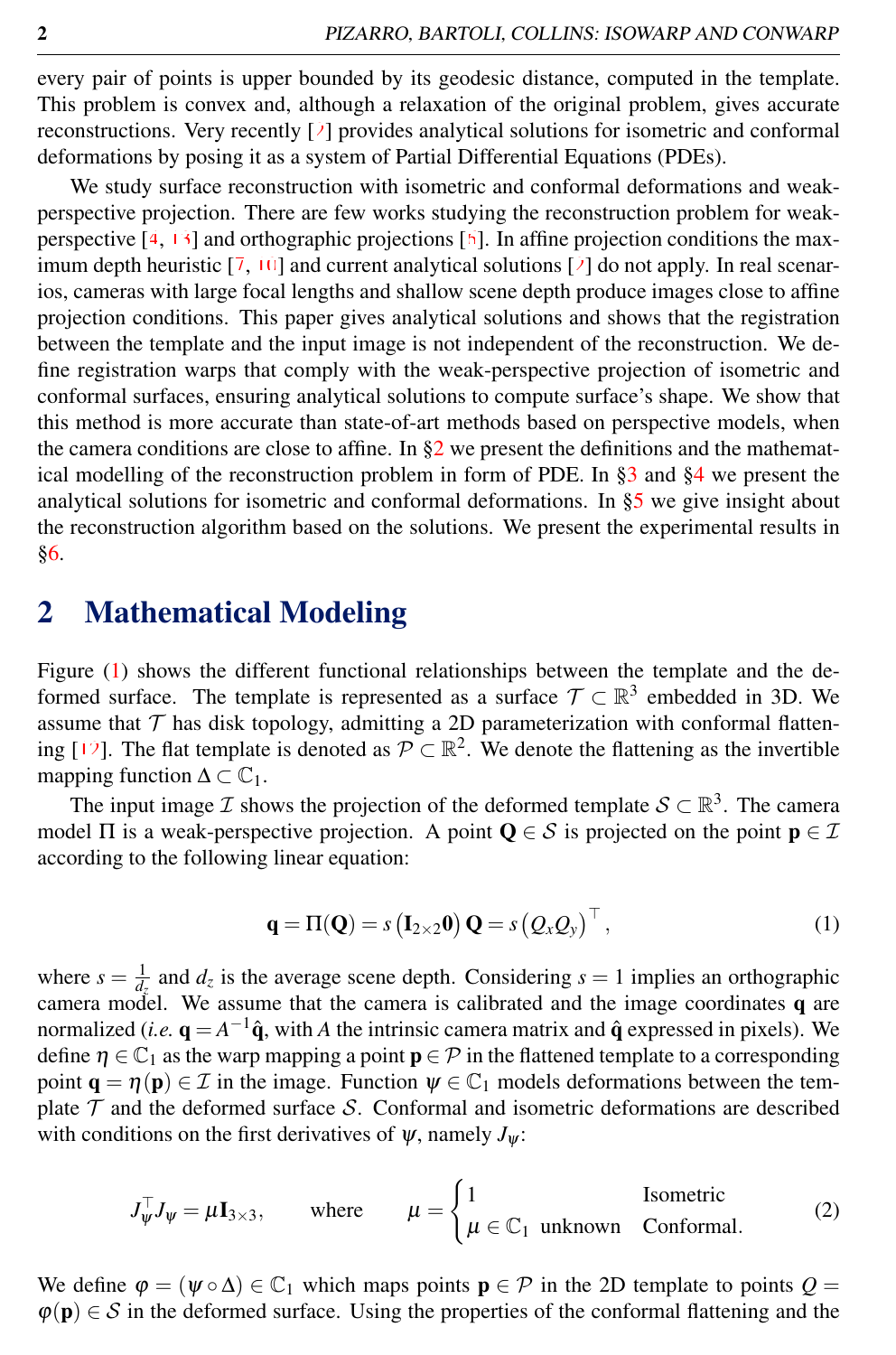conditions [\(2\)](#page-1-1), the following differential properties are derived:

$$
J_{\varphi}^{\top} J_{\varphi} = \lambda \mathbf{I}_{2 \times 2}, \quad \text{where} \quad \lambda = \begin{cases} \sqrt{\det(J_{\Delta}^{\top} J_{\Delta})} & \text{Isometric} \\ \lambda \in \mathbb{C}_1 \text{ unknown} & \text{Conformal.} \end{cases}
$$
 (3)

<span id="page-2-2"></span>

<span id="page-2-1"></span>Figure 1: General model of template-based 3D reconstruction

# <span id="page-2-0"></span>3 Reconstruction with Isometric Deformation

#### 3.1 Differential Formulation

<span id="page-2-3"></span>Surface reconstruction under isometric deformation constraints can be posed as:

Find 
$$
\varphi \in \mathbb{C}_1
$$
  $s \in \mathbb{R}$  s.t.  $\begin{cases} \eta = \Pi \circ \varphi \quad \text{Reprojection constraint} \\ J_{\varphi}^\top J_{\varphi} = \lambda \mathbf{I}_{2 \times 2} \quad \text{Isometry constraint,} \end{cases}$  (4)

where function  $\lambda$  is given by equation [\(3\)](#page-2-2) and the warp  $\eta$  is obtained from the registration between the input image and the flattened template. We show in this section that problem [\(4\)](#page-2-3) can be expressed as a nonlinear system of PDEs.

We first define  $\eta = (\eta_x, \eta_y)^\top$  and  $\varphi = (\varphi_x, \varphi_y, \varphi_z)^\top$  by their scalar components. Following the projection constraint we have:

$$
\eta = s(\varphi_x, \varphi_y)^\top \quad \Rightarrow \quad \eta_x = s\varphi_x \qquad \eta_y = s\varphi_y. \tag{5}
$$

The isometric deformation constraint is rewritten as:

<span id="page-2-4"></span>
$$
J_{\varphi}^{\top} J_{\varphi} = \lambda \mathbf{I}_{2 \times 2} \qquad J_{\varphi} = \begin{pmatrix} \frac{1}{s} \frac{\partial \eta}{\partial x} \frac{1}{s} \frac{\partial \eta}{\partial y} \\ \frac{\partial \varphi_{z}}{\partial x} \frac{\partial \varphi_{z}}{\partial y} \end{pmatrix} . \tag{6}
$$

<span id="page-2-5"></span>From equation [\(6\)](#page-2-4), the following nonlinear system of PDEs is derived:

$$
\begin{cases}\n\chi_x + s^2 \left(\frac{\partial \varphi_z}{\partial x}\right)^2 = \chi_y + s^2 \left(\frac{\partial \varphi_z}{\partial y}\right)^2 = \lambda s^2 \\
\xi + s^2 \left(\frac{\partial \varphi_z}{\partial x}\right) \left(\frac{\partial \varphi_z}{\partial y}\right) = 0,\n\end{cases}
$$
\n(7)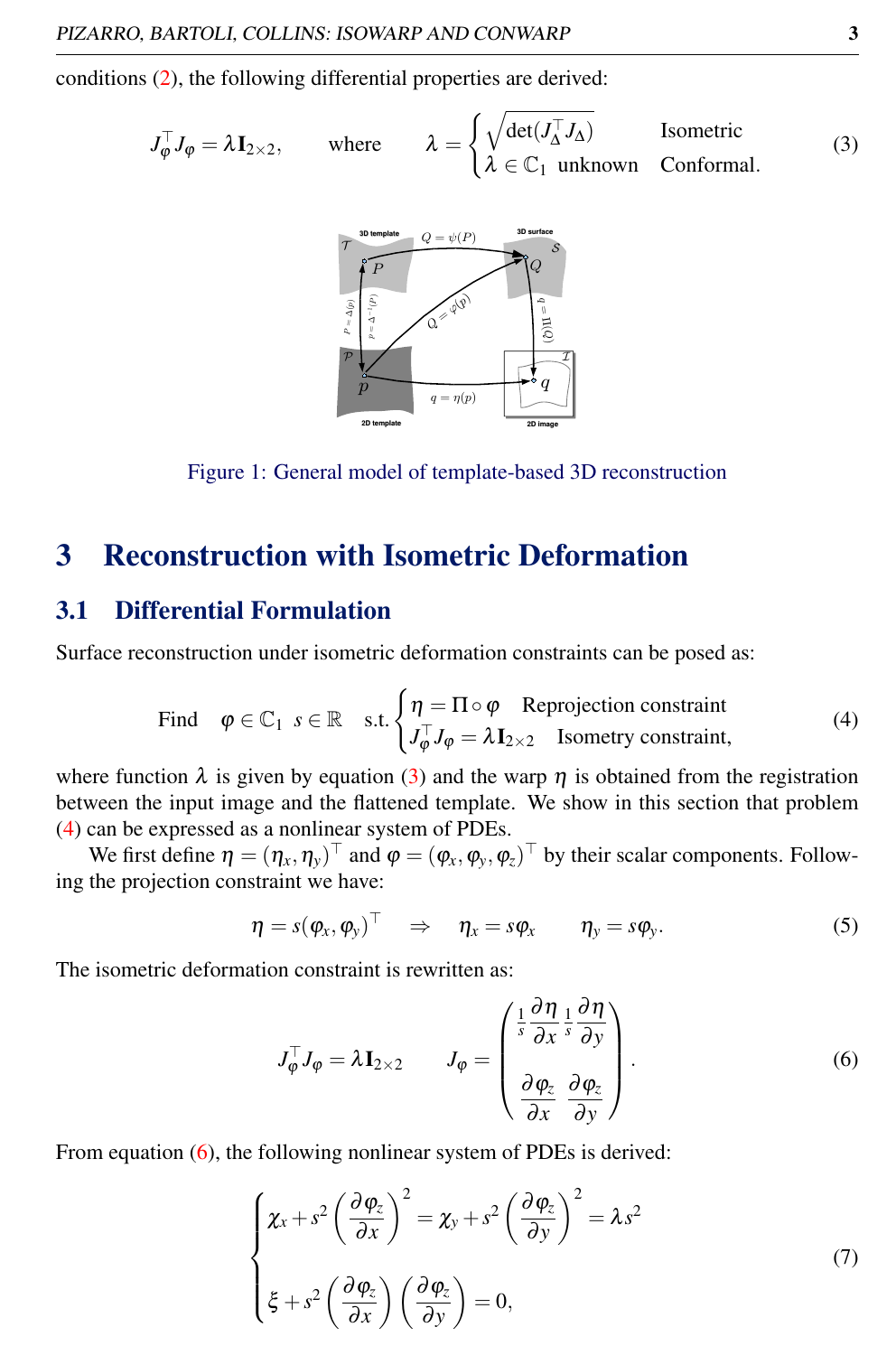where:

$$
\chi_x = \frac{\partial \eta}{\partial x}^\top \frac{\partial \eta}{\partial x} \qquad \chi_y = \frac{\partial \eta}{\partial y}^\top \frac{\partial \eta}{\partial y} \qquad \xi = \frac{\partial \eta}{\partial x}^\top \frac{\partial \eta}{\partial y}.
$$
 (8)

Finding the solution of system [\(7\)](#page-2-5) in terms of the derivatives of  $\varphi$ <sub>z</sub> and *s* allows us to reconstruct all components of  $\varphi$  up to an additive constant in  $\varphi_z$ .

#### 3.2 Analytical Solution

<span id="page-3-0"></span>The derivatives of  $\varphi$ <sub>z</sub> are given by the first two equations of [\(7\)](#page-2-5):

$$
\Gamma_x = \frac{\partial \varphi_z}{\partial x} = \delta_1 \sqrt{s^2 \lambda - \chi_x} \qquad \Gamma_y = \frac{\partial \varphi_z}{\partial y} = \delta_2 \sqrt{s^2 \lambda - \chi_y}, \tag{9}
$$

where  $\delta_1$  and  $\delta_2$  are piecewise constant functions maping to  $\{-1,1\}$ . By substitution of equalities [\(9\)](#page-3-0) in the last equation of system [\(7\)](#page-2-5) we find the following condition involving  $\eta$ , *s* and functions  $\delta_1$  and  $\delta_2$ :

<span id="page-3-1"></span>
$$
\xi = \delta_1 \delta_2 \sqrt{s^2 \lambda - \chi_x} \sqrt{s^2 \lambda - \chi_y} \qquad \delta_1 \delta_2 = \text{sign}(\xi). \tag{10}
$$

As  $\varphi_z \in \mathbb{C}_1$ , each region of the template enclosed by the zero-level set of  $\xi$  gives 2 possible solutions to the pair  $(\delta_1, \delta_2)$  and thus to  $\Gamma_x$  and  $\Gamma_y$ . By squaring terms in [\(10\)](#page-3-1) we get the following differential condition in  $\eta$  and *s* 

$$
(s2\lambda - \chi_x)(s2\lambda - \chi_y) - \xi2 = 0.
$$
 (11)

<span id="page-3-3"></span><span id="page-3-2"></span>The value of the scalar *s* can be obtained from [\(11\)](#page-3-2), evaluated at any point  $p \in \mathcal{P}$ . It results in a second order polynomial in  $s^2$  with two solutions. We select the solution  $s^2$  that guarantees that  $\Gamma_x$  and  $\Gamma_y$  are real numbers. It always corresponds to the following:

$$
s^2 = \frac{1}{2\lambda(\mathbf{p})} \left( \chi_x(\mathbf{p}) + \chi_y(\mathbf{p}) + \sqrt{(\chi_x(\mathbf{p}) - \chi_y(\mathbf{p}))^2 + \xi(\mathbf{p})^2} \right)
$$
(12)

We can then obtain  $\varphi_z$  by integration of  $\Gamma_x$  or  $\Gamma_y$  (up to an unknown constant). The system [\(7\)](#page-2-5) is thus redundant when  $\eta$  complies exactly with [\(11\)](#page-3-2).

#### 3.3 The Isowarp  $\eta$

When  $\eta$  contains errors, the solutions of equations [\(9\)](#page-3-0) and [\(12\)](#page-3-3) do not guarantee neither that Γ*<sup>x</sup>* and Γ*<sup>y</sup>* share a primitive nor that they are exact solutions of system [\(7\)](#page-2-5). In fact, with errors in  $\eta$ , equation [\(12\)](#page-3-3) varies in function of **p**, not being a constant scalar for all points in P.

*We define the isowarp as a function* η *that represents the weak-perspective projection of an isometric deforming surface*. If η is an isowarp, system [\(7\)](#page-2-5) has an exact solution and directly solves the isometric reconstruction problem [\(4\)](#page-2-3). An isowarp  $\eta$  satisfies the following system of PDEs:

<span id="page-3-4"></span>
$$
(s^{2}\lambda - \chi_{x}(s^{2}\lambda - \chi_{y}) - \xi^{2} = 0
$$
  

$$
(s^{2}\lambda - \chi_{y})\left(s^{2}\frac{\partial\lambda}{\partial y} - \frac{\partial\chi_{x}}{\partial y}\right)^{2} - (s^{2}\lambda - \chi_{x})\left(s^{2}\frac{\partial\lambda}{\partial x} - \frac{\partial\chi_{y}}{\partial x}\right)^{2} = 0,
$$
 (13)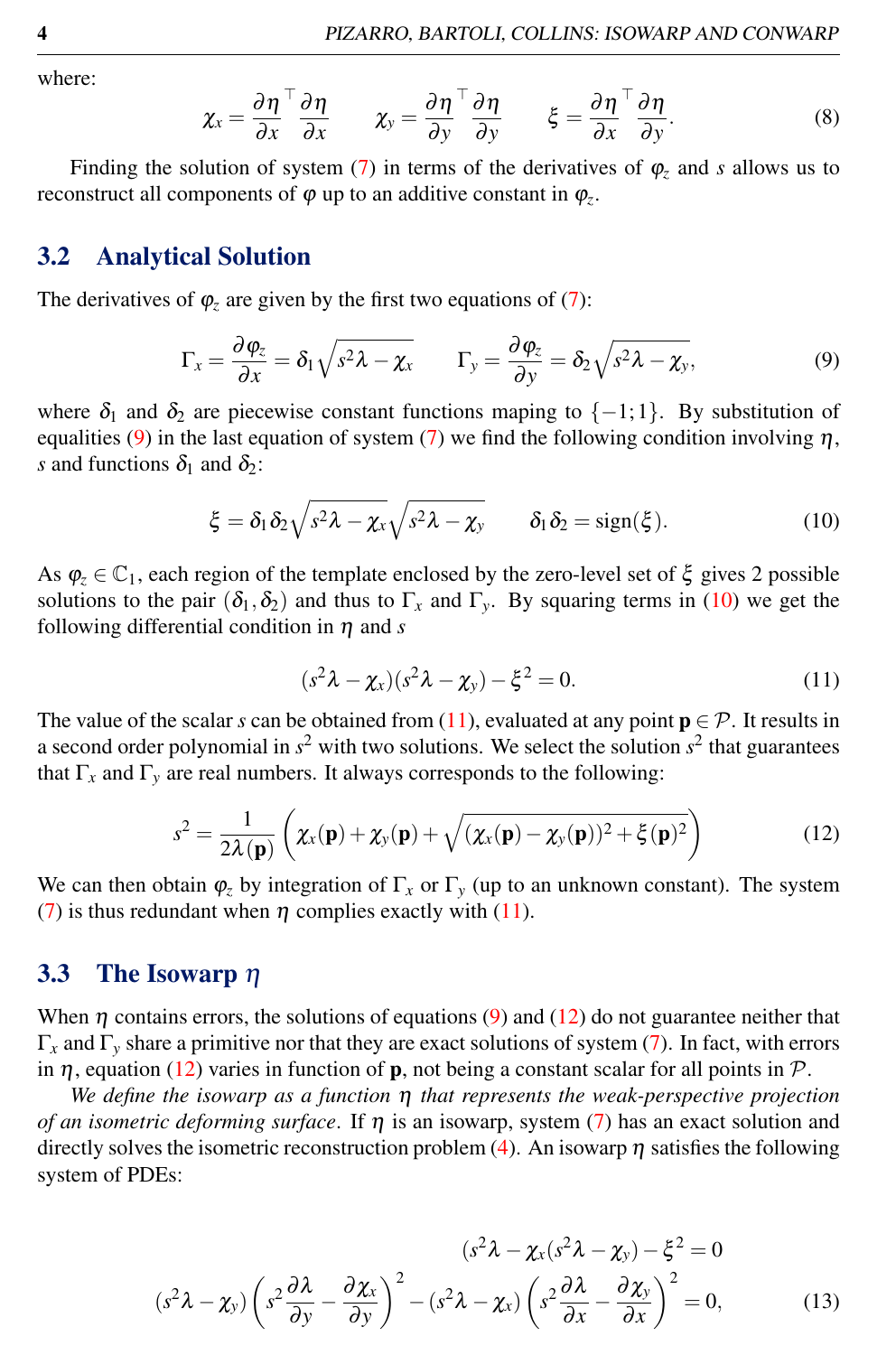where  $s \in \mathbb{R}^+$ . Equation [\(13\)](#page-3-4) ensures that system [\(7\)](#page-2-5) has solutions with *s* constant for any  $\mathbf{p} \in \mathcal{P}$ . Condition [\(13\)](#page-3-4) ensures that  $\Gamma_x$  and  $\Gamma_y$  share a primitive by imposing  $\frac{\partial \Gamma_x}{\partial y} = \frac{\partial \Gamma_y}{\partial x}$  $\frac{\partial \mathbf{r}_y}{\partial x}$ . Con-ditions [\(13\)](#page-3-4) and (13) can be plugged into the registration problem as optimization constraints, forcing  $\eta$  to be an isowarp.

### <span id="page-4-0"></span>4 Reconstruction with Conformal Deformations

#### 4.1 Differential Formulation

<span id="page-4-2"></span>Surface reconstruction under conformal deformation constraints can be posed as:

Find 
$$
\varphi \in \mathbb{C}_1
$$
  $\lambda \in \mathbb{C}_1$   $s \in \mathbb{R}$  s.t. 
$$
\begin{cases} \eta = \Pi \circ \varphi \quad \text{Rerojection constraint} \\ J_{\varphi}^{\top} J_{\varphi} = \lambda \mathbf{I}_{2 \times 2} \quad \text{Isometric constraint,} \end{cases}
$$
 (14)

Problem [\(14\)](#page-4-2) is expressed as the same system of PDEs described in [\(7\)](#page-2-5) for isometric deformations, with  $\lambda$  an unknown function.

<span id="page-4-3"></span>In the conformal case we find the following solutions to  $(7)$ :

$$
\begin{cases}\n\Gamma_x = \delta_1 \delta_2 \sqrt{s^2 \lambda - \chi_x} & \Gamma_y = \delta_1 \delta_2 \sqrt{s^2 \lambda - \chi_y} \quad \text{with} \quad \delta_1 \delta_2 = \text{sign}(\xi) \\
\lambda = \frac{1}{2s^2} \left( \chi_x + \chi_y + \sqrt{(\chi_x - \chi_y)^2 + \xi^2} \right),\n\end{cases} (15)
$$

where we highlight that  $s^2$  cancels by substitution of  $\lambda$  in  $\Gamma_x$  and  $\Gamma_y$ . The solution to  $\varphi$  is thus defined up to a scale factor for conformal deformations and up to an additive constant in  $\varphi_z$  due to integration. In addition, as in the isometric case, for each region where the sign of ξ changes we obtain multiple solutions for Γ*<sup>x</sup>* and Γ*y*.

#### 4.2 Conwarp

In the conformal case the fact that  $\lambda$  is an unknown function removes the first constraint [\(11\)](#page-3-2) on  $\eta$  we found for isometric deformations. Even with errors in  $\eta$  we can always find  $\Gamma_x$  and Γ*<sup>y</sup>* that are exact solutions of all equations in [\(7\)](#page-2-5). However, we still need to ensure they share a primitive  $\varphi_z$ .

*We define the conwarp as a function where the integrability condition of*  $\frac{\partial \Gamma_x}{\partial x} = \frac{\partial \Gamma_y}{\partial y}$  $\frac{\partial$ <sup>*i*</sup> *y is met*. A conwarps satisfies the following PDE:

$$
(s^2 \lambda - \chi_y) \left( s^2 \frac{\partial \lambda}{\partial y} - \frac{\partial \chi_x}{\partial y} \right)^2 - (s^2 \lambda - \chi_x) \left( s^2 \frac{\partial \lambda}{\partial x} - \frac{\partial \chi_y}{\partial x} \right)^2 = 0, \tag{16}
$$

where  $\lambda$  is given by [\(15\)](#page-4-3).

### <span id="page-4-1"></span>5 Reconstruction Algorithm

This sections gives insights about how to convert the analytical solutions obtained in the last section into algorithms. Whether it is conformal or isometric reconstruction the main algorithm has two steps: 1) Compute  $\eta$  (and additionally *s* for isometric deformations) using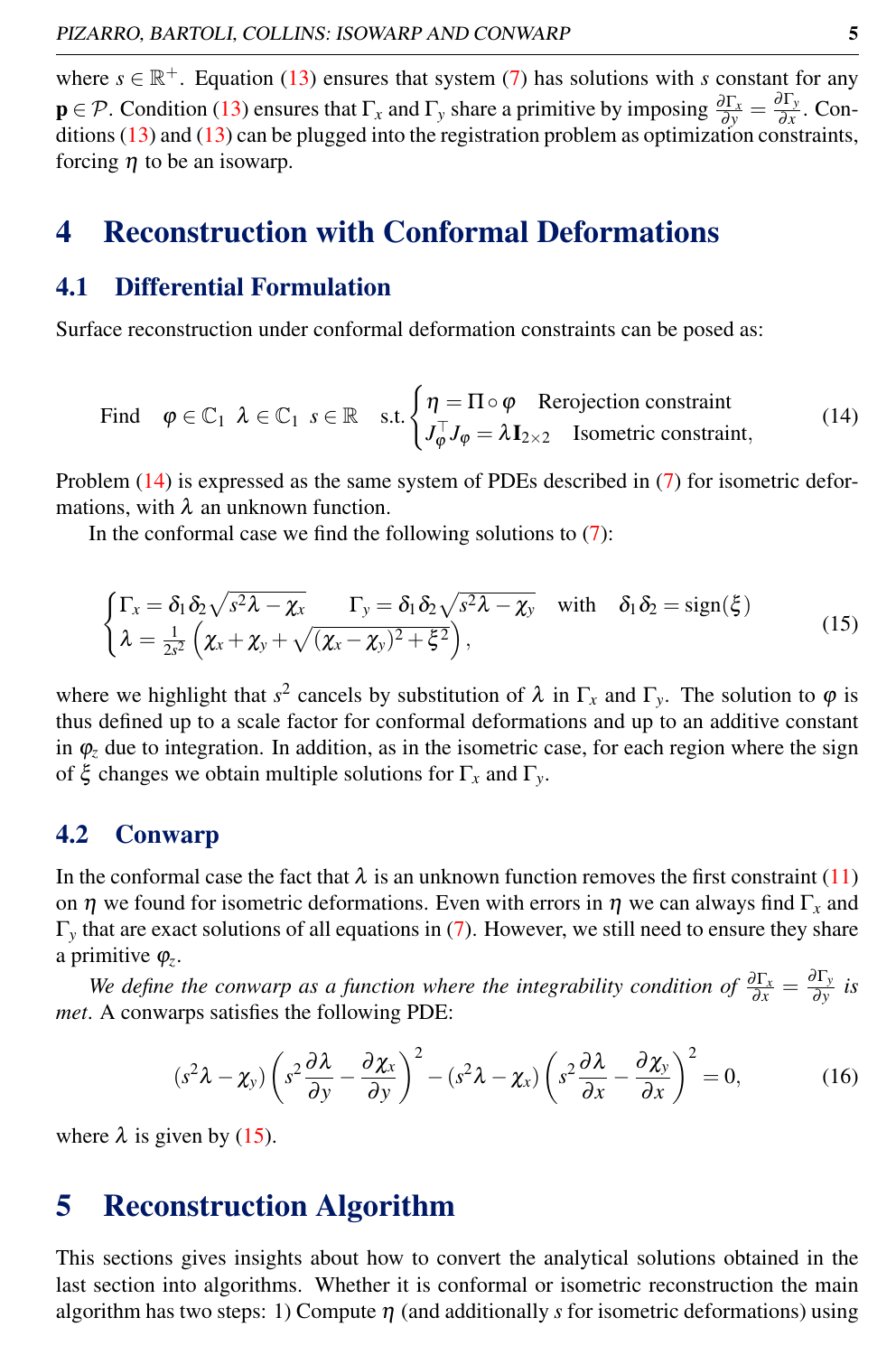image information (*e.g*. feature matching) and the constraints described in equations [\(13\)](#page-3-4) and [\(13\)](#page-3-4). 2) Compute  $\varphi$ <sub>z</sub> by numerical integration of  $\Gamma$ <sub>x</sub> and  $\Gamma$ <sub>y</sub>, obtained from equations [\(9\)](#page-3-0) and [\(15\)](#page-4-3) for the isometric and conformal deformation models respectively.

#### 5.1 Computing Isowarps and Conwarps

The following constrained optimization problem is proposed to find  $\eta$  and *s*:

<span id="page-5-0"></span>
$$
\underbrace{\min_{\eta,s} \mathcal{E}_d \quad s.t. \quad \begin{cases} c_1(\mathbf{p}) = 0 & \forall \mathbf{p} \in \mathcal{P} \\ c_2(\mathbf{p}) = 0 & \forall \mathbf{p} \in \mathcal{P} \end{cases} \quad \underbrace{\min_{\eta} \mathcal{E}_d \quad s.t. \quad c_1(\mathbf{p}) = 0 \quad \forall \mathbf{p} \in \mathcal{P}}_{\text{Conformal}} \tag{17}
$$

where  $\mathcal{E}_d$  is a data functional measuring registration error. In case of feature-based methods  $\mathcal{E}_d$  is usually the mean transport error between features in the template and input image. The set of constraints  $c_1(\mathbf{p})$  and  $c_2(\mathbf{p})$  correspond to equations [\(13\)](#page-3-4) and (13) respectively at point  $p \in \mathcal{P}$ . Problem [\(17\)](#page-5-0) is non-convex. We propose a Lagrangian relaxation to include constraints and we use unconstrained nonlinear optimization (*i.e.* Levenberg-Marquardt) to reach the minimum:

$$
\min_{\eta,\mu} \left( \mathcal{E}_d + \sum_{j=1}^M \left( \gamma_1 c_1^2(\mathbf{p}_j) + \gamma_2 c_2^2(\mathbf{p}_j) \right) + \gamma_s \mathcal{E}_s \right)
$$

where  $\{p\}_{j=1}^M$  is a discrete uniform grid of P.  $\gamma_1$  and  $\gamma_2$  are hyper-parameters that have to be tuned empirically. The functional  $\mathcal{E}_s$  helps to find a smooth  $\eta$  in areas of  $\mathcal P$  where the solution is not constrained enough (*e.g*. at the boundaries of a surface without features). We use the bending energy  $[1]$  to impose smoothness.

To get an accurate initial guess for  $\eta$ , we remove the  $c_1$  and  $c_2$  functionals, solving the remaining convex problem. In the case of isometric deformations we initialize *s* by using the median of the set  ${s_j}_{j}^{M}$ , where:

$$
s_j = \sqrt{\frac{1}{2\lambda(\mathbf{p}_j)}\left(\chi_x(\mathbf{p}_j) + \chi_y(\mathbf{p}_j) + \sqrt{(\chi_x(\mathbf{p}_j) - \chi_y(\mathbf{p}))^2 + \xi(\mathbf{p}_j)^2}\right)}
$$
(18)

#### 5.2 Computing  $\varphi$

As it is clear from the previous section, the solution to  $\varphi$  is not unique neither for isometric nor conformal deformations. The number of solutions for  $\Gamma_x$  and  $\Gamma_y$  is given by the amount of regions of P where the sign of  $\xi$  changes. For  $N_r$  regions we have  $2^{N_r}$  solutions for  $\Gamma_x$  and Γ*y*. For each of these solutions, ϕ*<sup>z</sup>* is obtained by integration up to a depth ambiguity ϕ*<sup>z</sup>* +*zc*. If the camera projection is very close to orthographic, more information is needed to resolve the ambiguity, such as shading  $[13]$  or temporal smoothing  $[4]$ . However, if the projection is perspective we know from [2] that we have a single solution for isometric deformations and a discrete set of them for conformal deformations (up to scale). In this paper we propose a simple strategy to select a single solution when the projection is not exactly orthographic. For each solution  $\varphi$  we obtain the value of  $z_c$  that minimizes the following cost:

$$
\varepsilon_c^2 = \sum_{j=1}^N \left( \frac{\varphi_x(\mathbf{p}_j)}{\varphi_z(\mathbf{p}_j) + z_c} - x_j \right)^2 + \left( \frac{\varphi_y(\mathbf{p}_j)}{\varphi_z(\mathbf{p}_j) + z_c} - y_j \right)^2.
$$
 (19)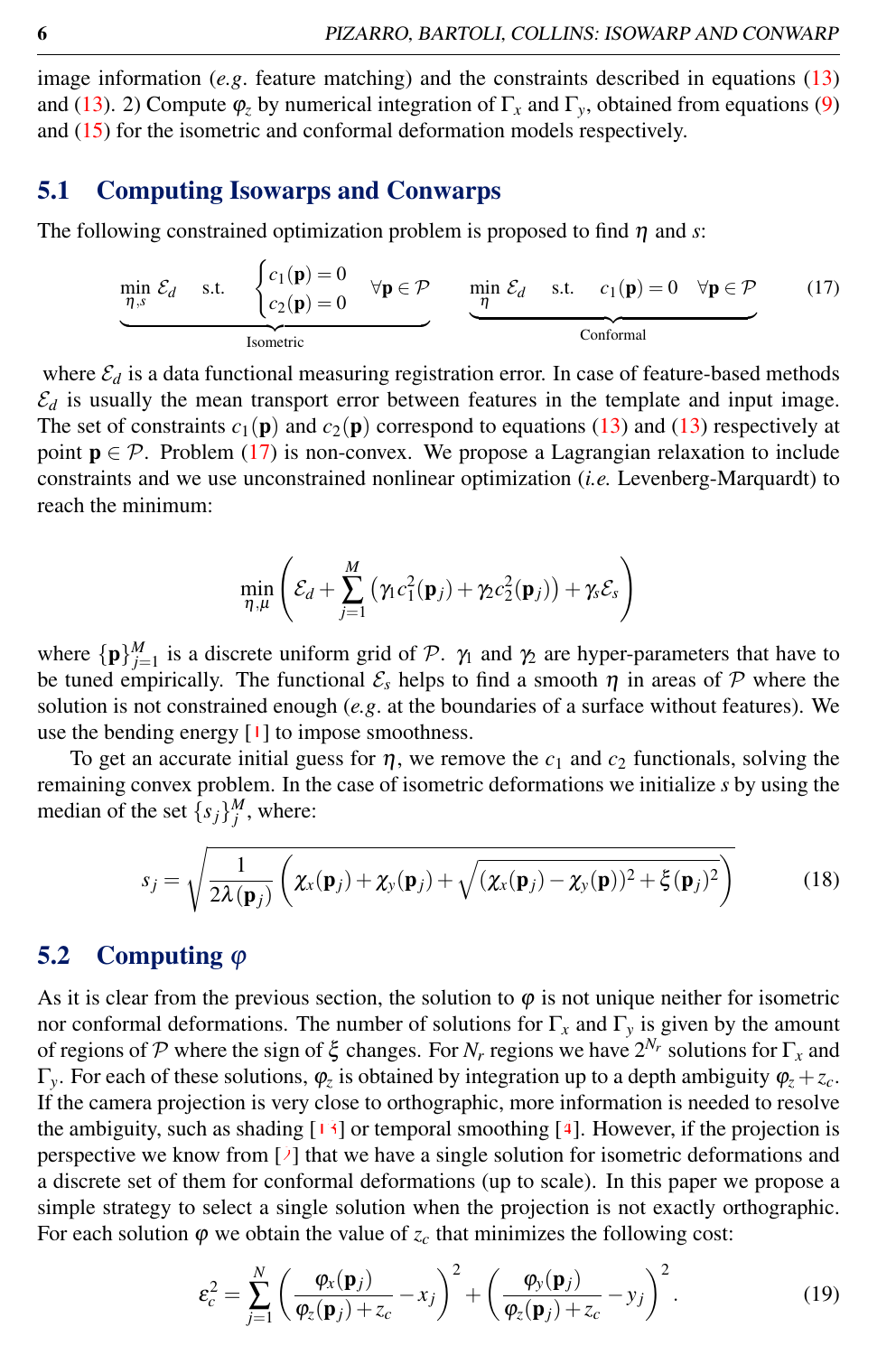

<span id="page-6-1"></span>We finally keep the solution with the smallest  $\varepsilon_c^2$ .

# <span id="page-6-0"></span>6 Experimental Validation

The name of algorithms that we evaluate with datasets are encoded with the following acronyms: **P-A** is the perspective, analytical reconstruction  $[2]$ . **P-R** is **P-A** followed by nonlinear refinement  $[3]$ . WP-CF-A is the weak-perspective model using closed form solution for  $\eta$  (removing  $c_1$  and  $c_2$ ) and then obtaining  $\varphi$  directly using closed-form integration. WP-CF-R is WP-CF-A followed by nonlinear refinement. WP-R-A uses non-linear refinement to get an isowarp (or conwarp )  $\eta$ . WP-R-R is WP-R-A followed by nonlinear refinement. Finally **SALZ** is isometric reconstruction based on the maximum depth heuristic [10].

#### 6.1 Synthetic dataset

We use ruled surfaces to simulate isometric deformations of a flat template of size 640  $mm \times$ 480 *mm*. We generate synthetic images using a pin-hole camera with varying focal lengths *f* ∈ [400,500,700,800,1000,[2](#page-6-1)000,3000,4000] px. On top of figure 2 we show 5 deformations used for the experiments. We randomly generate sets of  $N = 100$  point correspondences between the template and the images. We use two performance indicators:  $\varepsilon$  is the error (in mm) between 3D points in the ground-truth surface and their correspondences in reconstructed shape.  $\varepsilon_n$  is the error (in degrees) between the ground-truth normals and the normals recovered with the model in a regular grid of  $100 \times 100$  points. To compute  $\varepsilon_n$  for WP-CF-A and WP-R-A we select the normal that is closest to the ground-truth so that we remove the effect of selecting the wrong solution which does appear in  $\varepsilon$ . We test the algorithm against varying focal length *f* (see figure [2.](#page-6-1)(a) and 2.(b)) and noise variance  $\sigma$  (figure [2.](#page-6-1)(c) and [2](#page-6-1).(d)). The defaults are  $f = 1000$  px and  $\sigma = 0.5$  px. We can see from figure 2 that the WP analytical solutions improve P-A and SALZ when *f* is large. We can also conclude from figure [2.](#page-6-1)(c) and [2.](#page-6-1)(d) that WP-CF-A is more unstable for recovering the correct shape when  $\sigma$  increases, even if  $\varepsilon_n$  is accurate. The solution based on isowarps is the most stable and accurate given all indicators.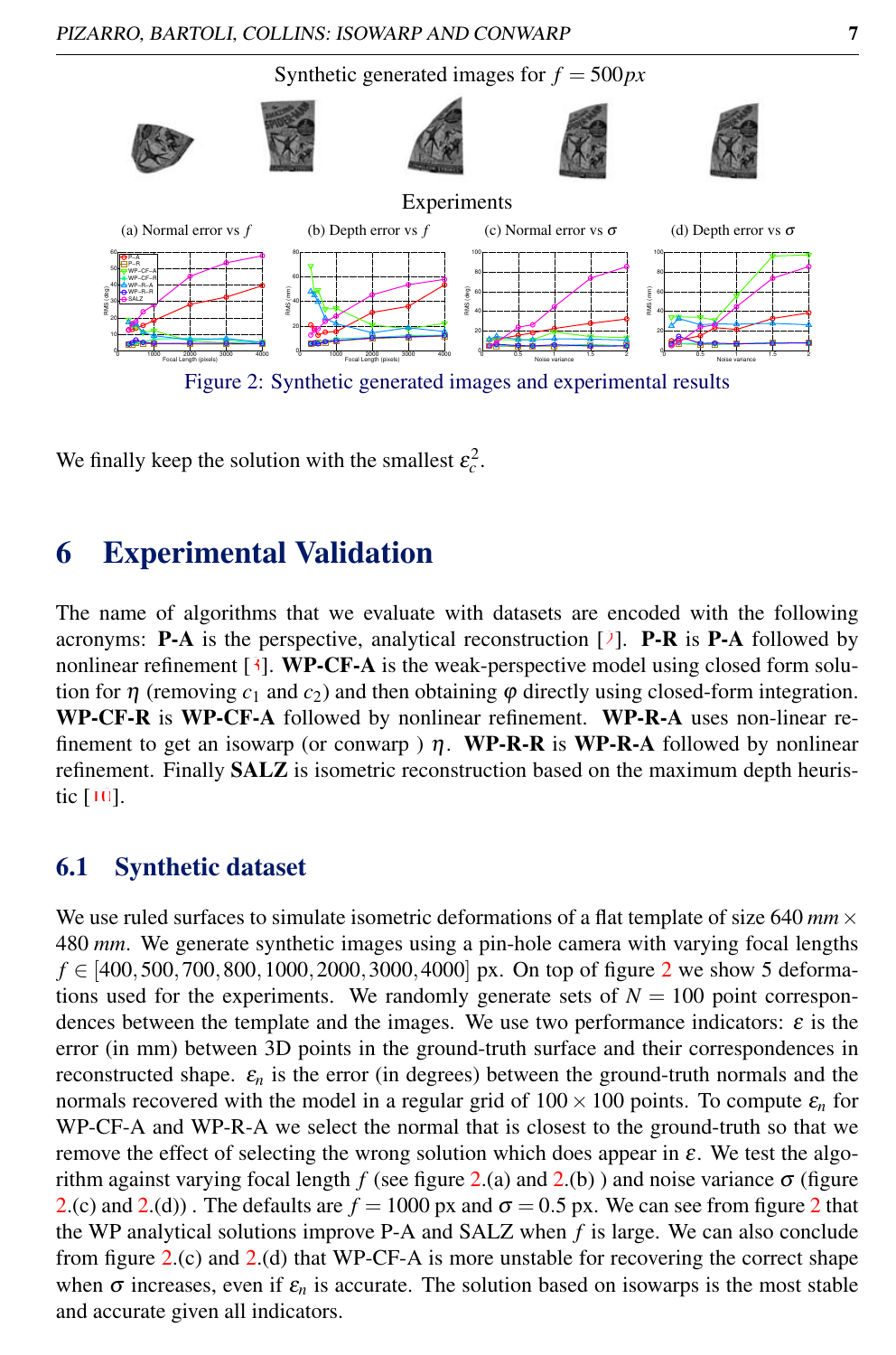### 6.2 Real Data

In this section we propose experiments to test the proposed methods on real surfaces. For the isometric case we select a bending sheet of paper. In the conformal case we use a balloon with two levels of air volume inside. The inflation of the balloon produce deformations that approximate conformal deformations. In all the experiments we use a commercial DSLR camera with variable zoom optics. Image resolution is  $2304 \times 3456$  px.

Bending paper dataset. The bending paper dataset is composed of two basic shapes (shape 1 and 2) projected with different viewpoints and 4 different focal lengths. The ground truth surface of the paper in camera reference is obtained using commercial Structure-from-Motion software. We show results with shape 1 and  $f = 12166$  px in figures [3.](#page-8-0)(a-h) and with shape 2 and  $f = 7924$  px in figures [3.](#page-8-0)(i-p). We visualize  $\eta$  as a mesh overlaid onto the input images in figures  $3.(a,c,i,k)$  $3.(a,c,i,k)$  for smooth and isowarp (WP-R) constraints. In figures  $3.(b,d,i,l)$ we show the flat template overlaid with the different regions where the sign of  $\xi$  changes. The shape obtained with the different methods is shown in figures  $3.(f,g,h)$  $3.(f,g,h)$  and  $3.(n,o,p)$ . Finally in the bottom part of figure [3](#page-8-0) we show a table with the depth error  $\varepsilon$  and normal error  $\varepsilon_n$  for all input images used in the experiment, including those detailed in the top part of figure [3](#page-8-0) (*i.e.* shaded cells). It is interesting to see that methods based on isowarps obtain accurate results on most of the cases and focal lengths. In many cases WP-R-A reaches a solution near the same minimum obtained after refinement . The methods based on smooth warps (WP-CF) fail to find the correct solution in most of the cases. As we expected, the perspective method P-A is accurate with short-focal lengths. For bigger *f* we found for one case that the P-R solution is stuck in a local minimum while WP-R-R method is able to get a better solution.

Balloon dataset . The balloon dataset shows the performance of the proposed method with conformal deformations. The template is obtained using a commercial SfM software. The flat template is obtained using conformal flattening. In the conformal case the solution is obtained up to a scale ambiguity and a discrete amount of solutions, both in the WP and P cases. We obtain the solution and the scale that best fit the ground-truth data. We provide depth error  $\varepsilon$  for all methods. Last row of figure [4](#page-8-1) clearly shows that weak perspective methods are very accurate. In this case WP-CF and WP-R methods show the same behavior which means that conwarps and smooth warps are similar in this dataset.

# 7 Conclusions

This paper proposed analytical solutions for the template-based reconstruction of surfaces from weak-perspective monocular views. We showed that the weak-perspective model is especially useful for cameras with large focal lengths. We developed the tools and the theoretical background to obtain surface deformations for isometric and conformal surfaces. We also developed conditions on the registration warp so that it complies with the reconstruction problem, defining the isowarp and the conwarp. The experiments demonstrate that the algorithms developed in this paper give accurate and stable results with real images under several conditions of focal length, deformations and noise.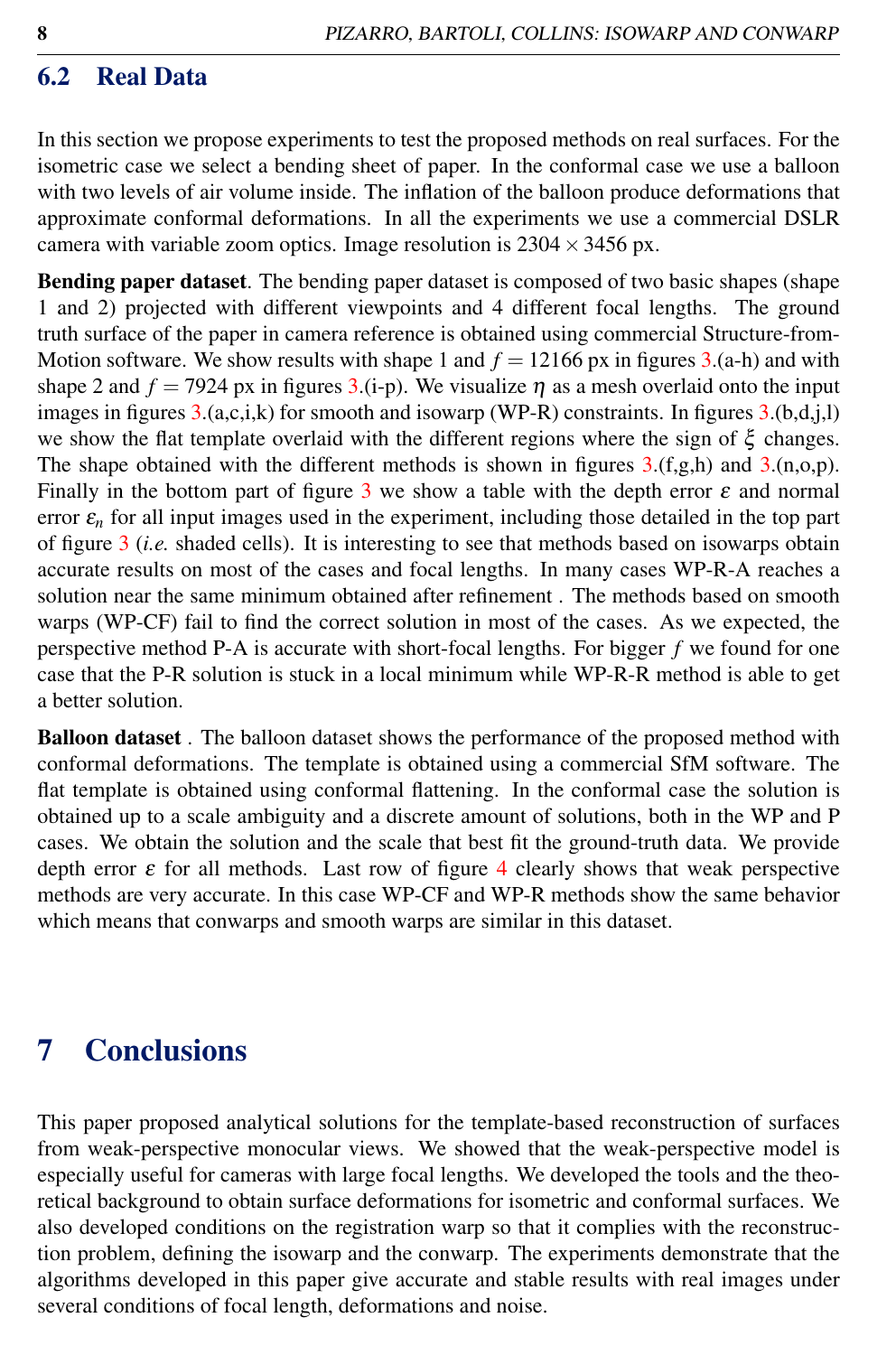

| Focal (px)/RMS (mm) P-A P-R WP-CF-A WP-CF-R WP-R-A WP-R-R      |           |  |       |       |       |       |
|----------------------------------------------------------------|-----------|--|-------|-------|-------|-------|
| 7666.8                                                         | 2.88 2.23 |  | 2.088 | 2.072 | 2.088 | 2.072 |
| 5673.5                                                         | 2.41 1.53 |  | 4.26  | 2.47  | 4.26  | 2.47  |
| 3613.9                                                         | 3.23 1.37 |  | 5.83  | 4.10  | 5.83  | 4.10  |
| $\Gamma$ ianna 4. $\Gamma$ wnamimanta with tha hallaan dataaat |           |  |       |       |       |       |

<span id="page-8-1"></span><span id="page-8-0"></span>Figure 4: Experiments with the balloon dataset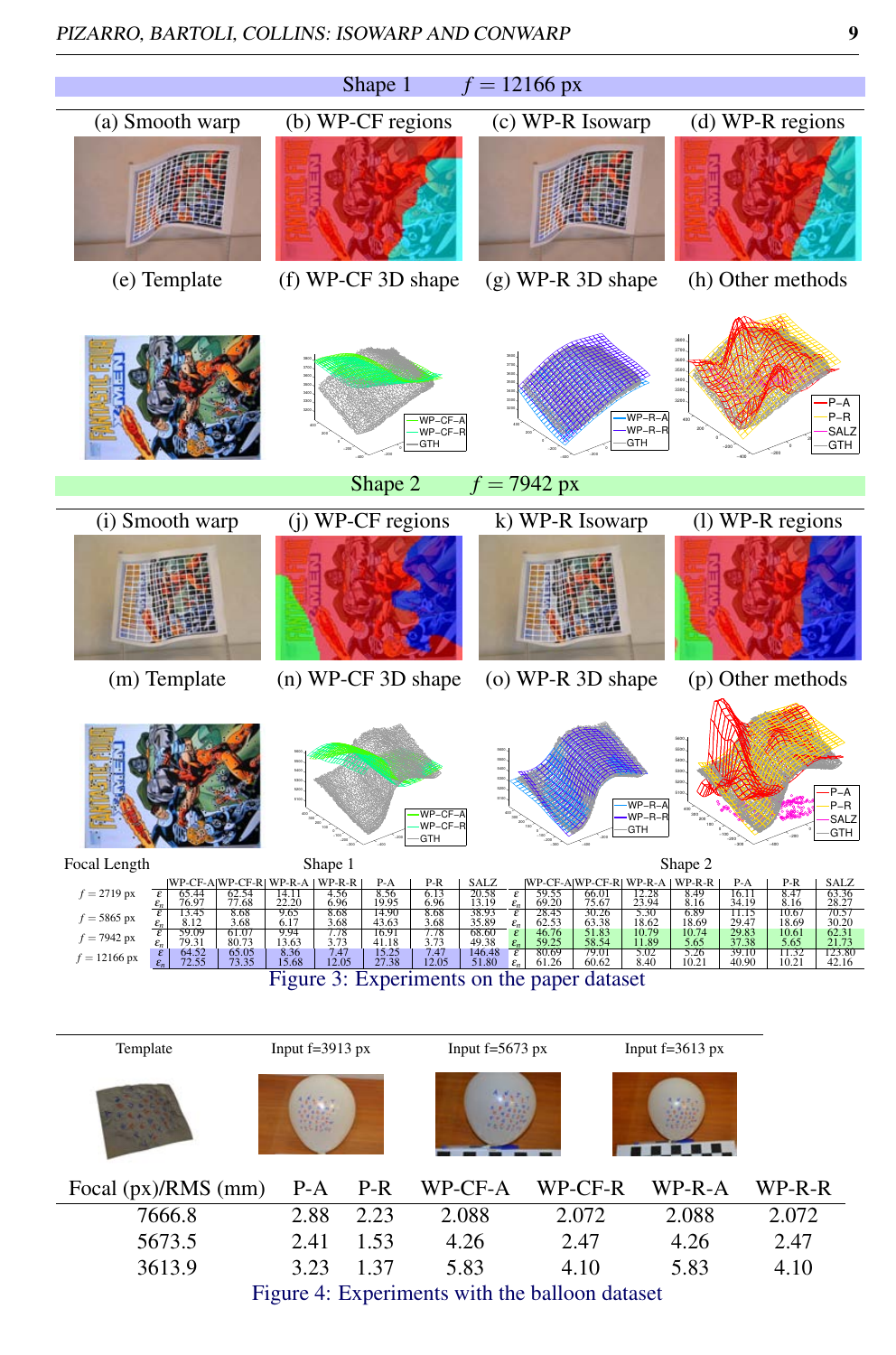# Acknowledgements

This research has received funding from the EU's FP7 through the ERC research grant 307483 FLEXABLE.

## References

- [1] A. Bartoli. Maximizing the predictivity of smooth deformable image warps through cross-validation. *Journal of Mathematical Imaging and Vision*, 31(2):133–145, 2008.
- [2] A. Bartoli, Y. Gérard, F. Chadebecq, and T. Collins. On template-based reconstruction from a single view: Analytical solutions and proofs of well-posedness for developable, isometric and conformal surfaces. In *Computer Vision and Pattern Recognition (CVPR), 2012 IEEE Conference on*, pages 2026–2033. IEEE, 2012.
- [3] F. Brunet, R. Hartley, A. Bartoli, N. Navab, and R. Malgouyres. Monocular templatebased reconstruction of smooth and inextensible surfaces. *Computer Vision–ACCV 2010*, pages 52–66, 2011.
- [4] T Collins and A Bartoli. Locally affine and planar deformable surface reconstruction from video. In *International Workshop on Vision, Modeling and Visualization*, pages 339–346, 2010.
- [5] A. Del Bue, X. Llad, and L. Agapito. Non-rigid metric shape and motion recovery from uncalibrated images using priors. In *Computer Vision and Pattern Recognition, 2006 IEEE Computer Society Conference on*, volume 1, pages 1191–1198. IEEE, 2006.
- [6] Nail A Gumerov, Ali Zandifar, Ramani Duraiswami, and Larry S Davis. 3d structure recovery and unwarping of surfaces applicable to planes. *International journal of computer vision*, 66(3):261–281, 2006.
- [7] M. Perriollat, R. Hartley, and A. Bartoli. Monocular template-based reconstruction of inextensible surfaces. *International journal of computer vision*, 95(2):124–137, 2011.
- [8] J. Pilet, V. Lepetit, and P. Fua. Fast non-rigid surface detection, registration and realistic augmentation. *International Journal of Computer Vision*, 76(2):109–122, 2008.
- [9] D. Pizarro and A. Bartoli. Feature-based deformable surface detection with selfocclusion reasoning. *International journal of computer vision*, 97(1):54–70, 2012.
- [10] M. Salzmann and P. Fua. Linear local models for monocular reconstruction of deformable surfaces. *Pattern Analysis and Machine Intelligence, IEEE Transactions on*, 33(5):931–944, 2011.
- [11] M. Salzmann, R. Hartley, and P. Fua. Convex optimization for deformable surface 3-d tracking. In *Computer Vision, 2007. ICCV 2007. IEEE 11th International Conference on*, pages 1–8. IEEE, 2007.
- [12] A. Sheffer, B. Lévy, M. Mogilnitsky, and A. Bogomyakov. Abf++: fast and robust angle based flattening. *ACM Transactions on Graphics (TOG)*, 24(2):311–330, 2005.